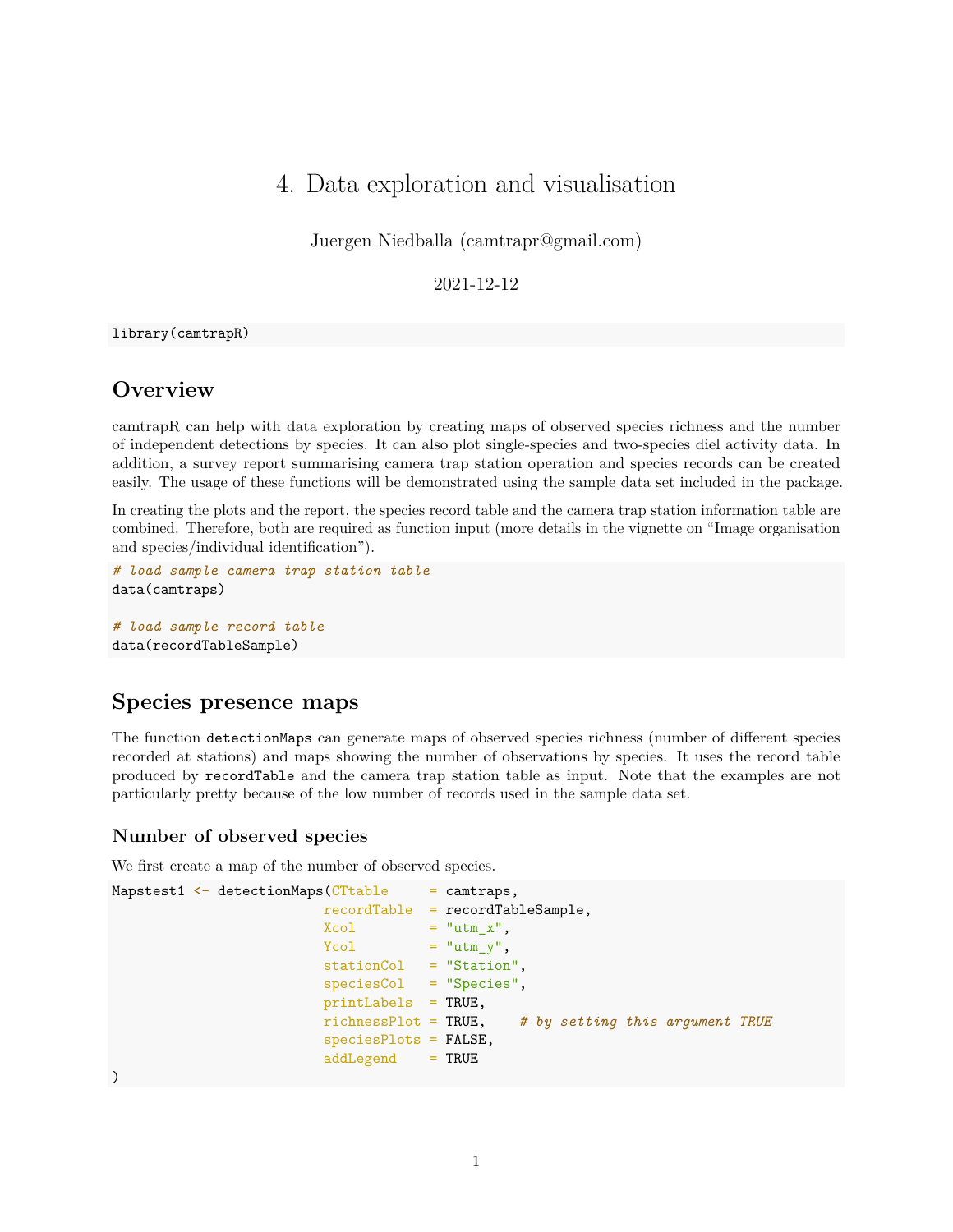

## **Number of records by species**

Maps of the number of independent detections of the observed species can be generated just as easily. Normally, maps for all species will be created at once. Here, to avoid cluttering the vignette, we look at one species only. This is achieved via the argument speciesToShow. Arguments richnessPlot and speciesPlots are changed compared to the observed species richness plot above. It is also possible to set both arguments to TRUE or FALSE.

```
# subset to 1 species
recordTableSample_PBE <- recordTableSample[recordTableSample$Species == "PBE",]
Mapstest2 \leftarrow detectionMaps(CTtable = camtraps,
                        recordTable = recordTableSample_PBE,
                        Xcol = "utm_x",Ycol = "utm_y",stationCol = "Station",
                        speciesCol = "Species",
                        speciesToShow = "PBE", # added
                        printLabels = TRUE,
                        richnessPlot = FALSE, # changed
                        speciesPlots = TRUE, # changed
                        addLegend = TRUE
)
```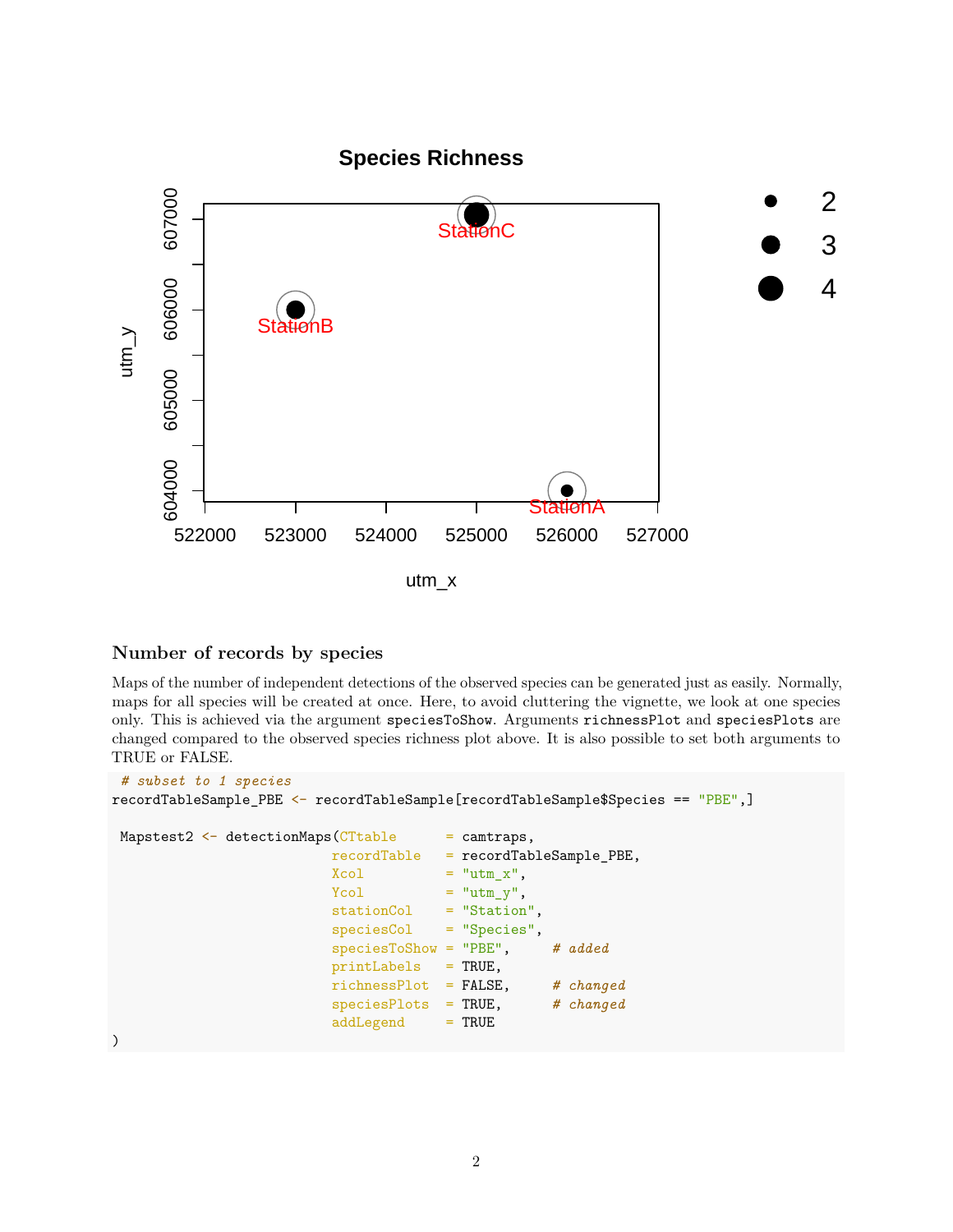

The number of independent observations depends on the argument minDeltaTime in the recordTable function.

#### **Shapefile export**

Function detectionMaps comes with 4 arguments that allow for and control creation of ESRI shapefile for use in GIS software: writeShapefile, shapefileName, shapefileDirectory and shapefileProjection. The resulting shapefile will show stations as point features (as the map above), with coordinates, total species number and number of observations per species in the attribute table. The shapefile attribute table is identical to the resulting data.frame of the detectionMaps function.

The following example demonstrates the creation of a shapefile using detectionMaps. Please note that for demonstration the shapefile is saved to a temporary directory, which makes no sense in real data and must be changed by the user. The argument shapefileProjection must be a valid argument to the function st\_crs from the package sf. It can be one of one of (i) character: a string accepted by GDAL, (ii) integer, a valid EPSG value (numeric), or (iii) an object of class crs.

In contrast to previous versions, the EPSG code is the easiest way to pass the coordinate system information. These can be found under [https://spatialreference.org/.](https://spatialreference.org/) In this case, it's UTM zone 50N in WGS84 ellipsoid. In this case the EPSG code is 32648. You can provide the projection information as one of (i) character: a string accepted by GDAL, (ii) integer, a valid EPSG value (numeric), or (iii) an object of class crs.

Because it is so widespread, here's the PROJ4 string for standard Lat/Long coordinates using the WGS84 ellipsoid (a standard used by most GPS devices): EPSG:4326, or "+proj=longlat +ellps=WGS84 +datum=WGS84 +no\_defs".

*# writing shapefiles requires package sf* library(sf)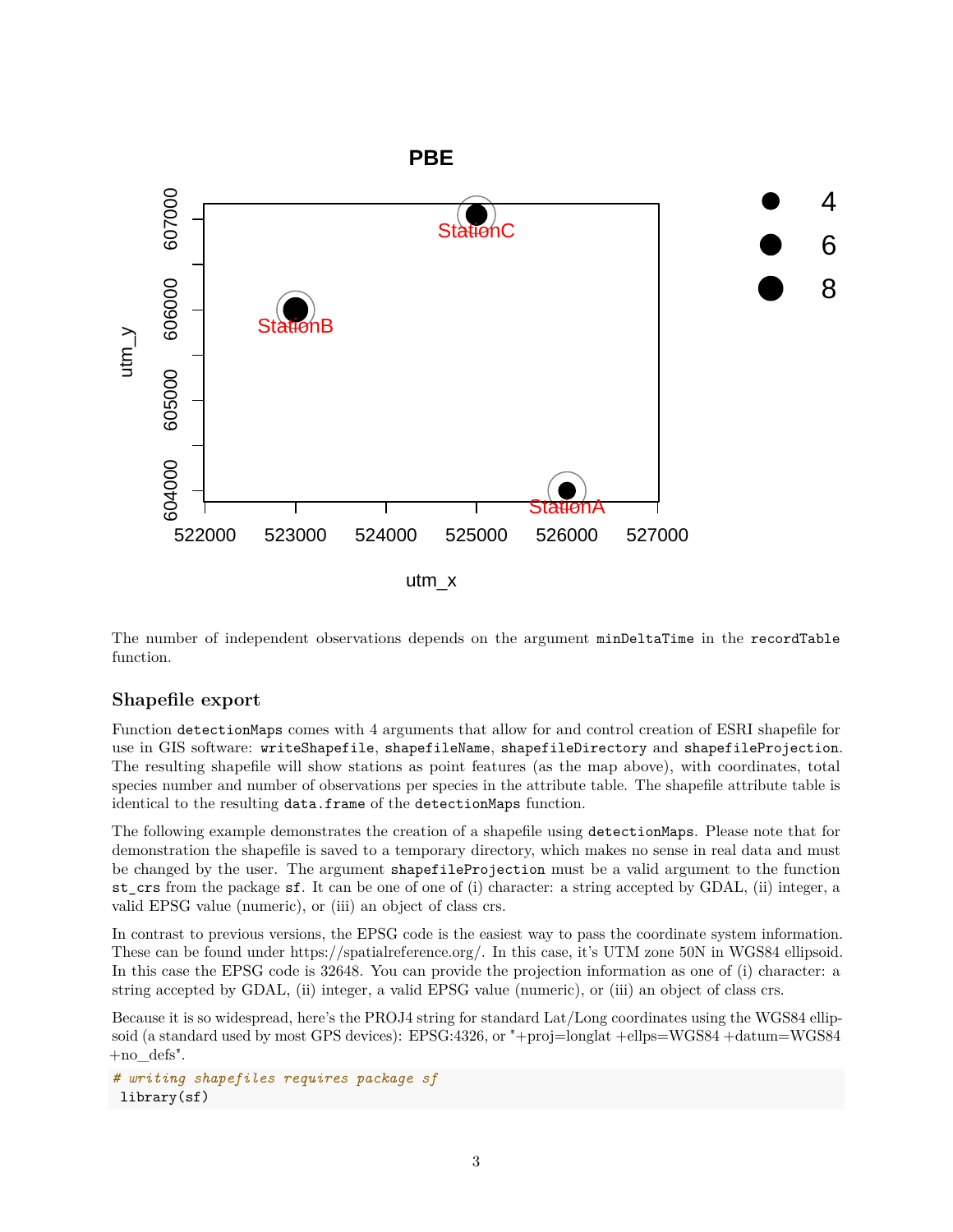```
# define shapefile name
 shapefileName <- "recordShapefileTest"
# projection: WGS 84 / UTM zone 50N = EPSG:32650
# see: https://spatialreference.org/ref/epsg/32650/
shapefileProjection <- 32650
# run detectionMaps with shapefile creation
Mapstest3 <- detectionMaps(CTtable = camtraps,
                        recordTable = recordTableSample,
                        Xcol = "utm_x",
                        Ycol = "utm_y",stationCol = "Station",
                        speciesCol = "Species",
                        richnessPlot = FALSE, # no richness plot
                        speciesPlots = FALSE, # no species plots
                       writeShapefile = TRUE, # but shaepfile creation
                       shapefileName = shapefileName,
                       shapefileDirectory = tempdir(), # change this in your scripts!
                       shapefileProjection = shapefileProjection
)
## Writing layer `recordShapefileTest' to data source
## `C:\Users\Juergen\AppData\Local\Temp\Rtmpc3fhnP' using driver `ESRI Shapefile'
## Writing 3 features with 7 fields and geometry type Point.
# check for the files that were created
list.files(tempdir(), pattern = shapefileName)
## [1] "recordShapefileTest.dbf" "recordShapefileTest.prj"
## [3] "recordShapefileTest.shp" "recordShapefileTest.shx"
# if writeShapefile = TRUE the output is a sf object
Mapstest3
## Simple feature collection with 3 features and 7 fields
## Geometry type: POINT
## Dimension: XY
## Bounding box: xmin: 523000 ymin: 604000 xmax: 526000 ymax: 607050
## Projected CRS: WGS 84 / UTM zone 50N
## Station EGY MNE PBE TRA VTA n_species geometry
## 1 StationA 0 0 4 0 2 2 POINT (526000 604000)
## 2 StationB 0 2 8 0 2 3 POINT (523000 606000)
## 3 StationC 6 0 6 8 1 4 POINT (525000 607050)
# load it as shapefile
determins_s f \leftarrow st_{read(dsn = tempdir(),layer = shapefileName)
## Reading layer `recordShapefileTest' from data source
## `C:\Users\Juergen\AppData\Local\Temp\Rtmpc3fhnP' using driver `ESRI Shapefile'
## Simple feature collection with 3 features and 7 fields
## Geometry type: POINT
## Dimension: XY
## Bounding box: xmin: 523000 ymin: 604000 xmax: 526000 ymax: 607050
```

```
## Projected CRS: WGS 84 / UTM zone 50N
```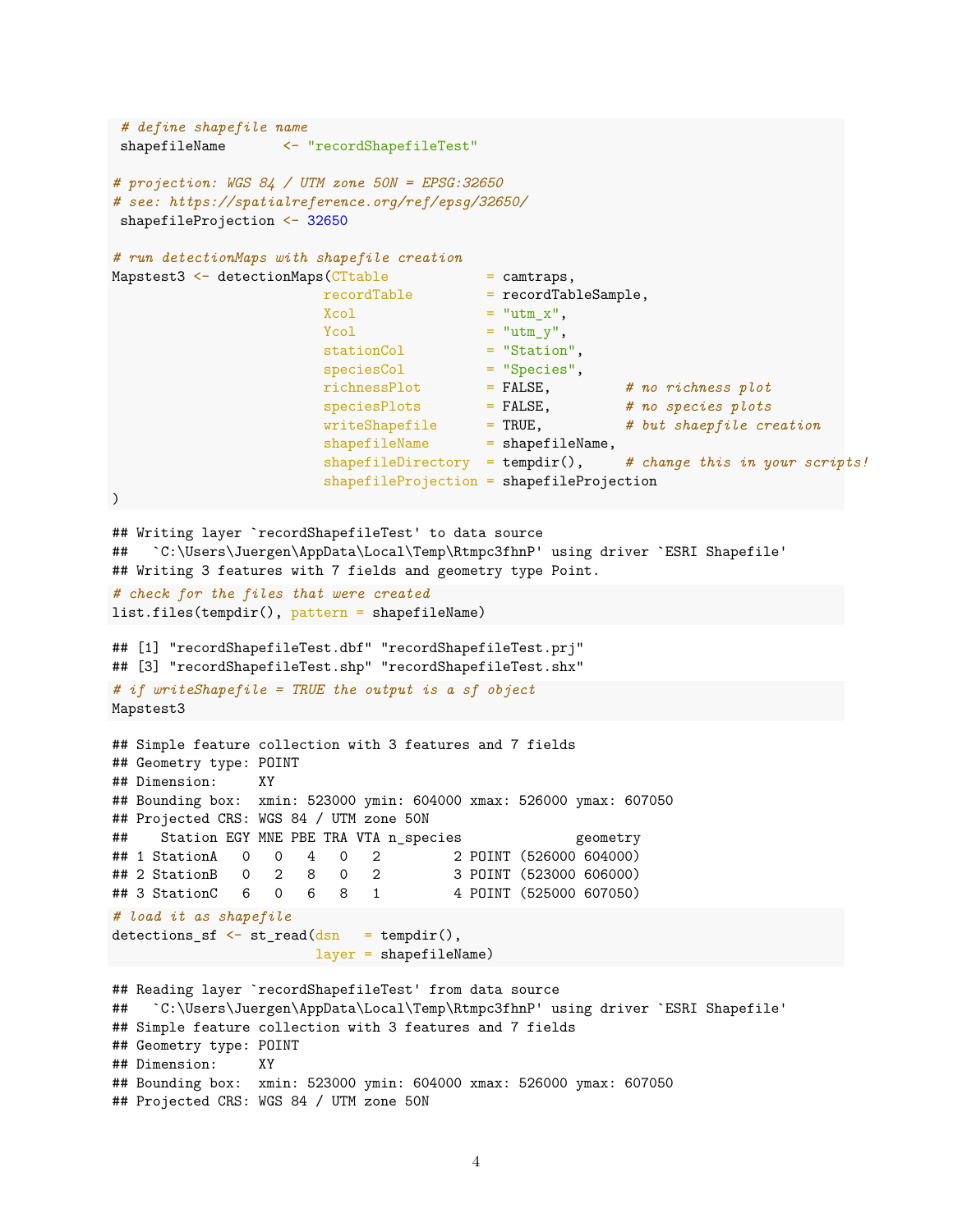```
# we have a look at the attribute table
detections_sf
## Simple feature collection with 3 features and 7 fields
## Geometry type: POINT
## Dimension: XY
## Bounding box: xmin: 523000 ymin: 604000 xmax: 526000 ymax: 607050
## Projected CRS: WGS 84 / UTM zone 50N
## Station EGY MNE PBE TRA VTA n_species geometry
## 1 StationA 0 0 4 0 2 2 POINT (526000 604000)
## 2 StationB 0 2 8 0 2 3 POINT (523000 606000)
## 3 StationC 6 0 6 8 1 4 POINT (525000 607050)
# the output of detectionMaps is used as shapefile attribute table. Therefore, they are identical:
all(detections_sf == Mapstest3)
```
#### ## [1] TRUE

A simple way of plotting these data in a map is via the mapview package. It opens an interactive map window, so it is not shown in this vignette.

```
library(mapview)
mapview(detections_sf)
```
One can also color the points by values, e.g.

mapview(detections\_sf, zcol = "n\_species")

The map viewer is interactive and allows different base maps, including satellite imagery. Here is an example with OpenStreetMap:



Figure 1: Example map in mapview (the locations are fictional)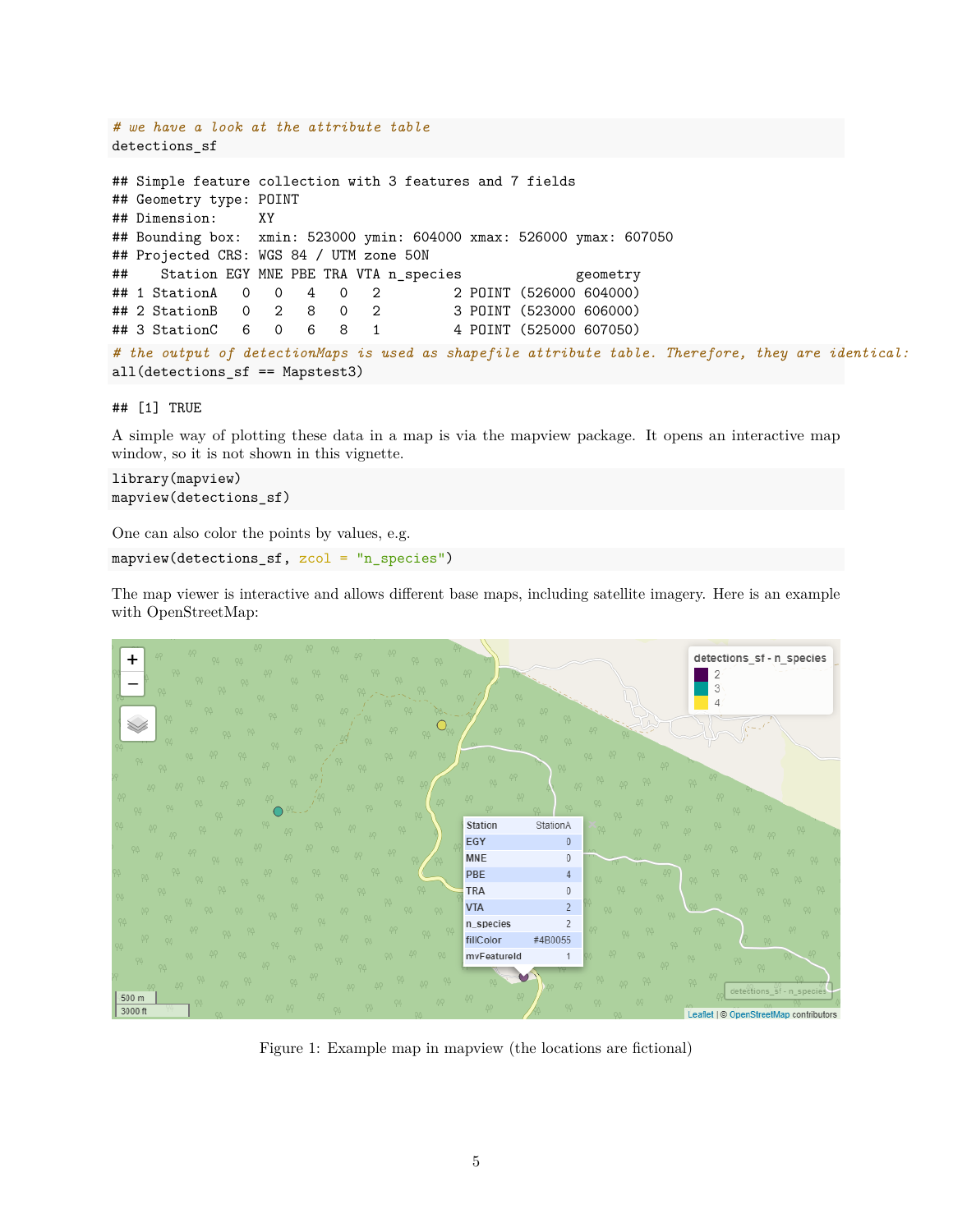### **Making and using a SpatialPointsDataFrame**

If writeShapefile = TRUE, the output of detectionMaps is a sf object (a data frame with a column contain the spatial information). If writeShapefile = TRUE, it can be converted to an sf object easily.

```
# convert sf object to sp object
detections_spdf <- as(detections_sf, "Spatial")
# create a sample raster and extract data from it (if the raster package is available)
if("raster" %in% installed.packages()){
 library(raster)
 raster_test \le raster(x = extend(extent(detections_spdf), y = 500), nrows = 10, ncols = 10)
 values(raster_test) <- rpois(n = 100, lambda = seq(1, 100)) # fill raster with random numbers
  # plot raster
 plot(raster_test,
      main = "some raster with camera trap stations",
      ylab = "UTM N", # needs to be adjusted if data are not in UTM coordinate system
      xlab = "UTM E") # needs to be adjusted if data are not in UTM coordinate system
  # add points to plot
  points(detections_spdf, pch = 16)
  # add point labels
  text(x = coordinates(detections_spdf)[,1],
             y = coordinates(detections_spdf)[,2],
      labels = detections_spdf$Station,
      pos = 1)# extracting raster values. See ?extract for more information
  detections_spdf$raster_value <- extract(x =raster_test, y = detections_spdf)
  # checking the attribute table
  detections_spdf@data
}
```
## Loading required package: sp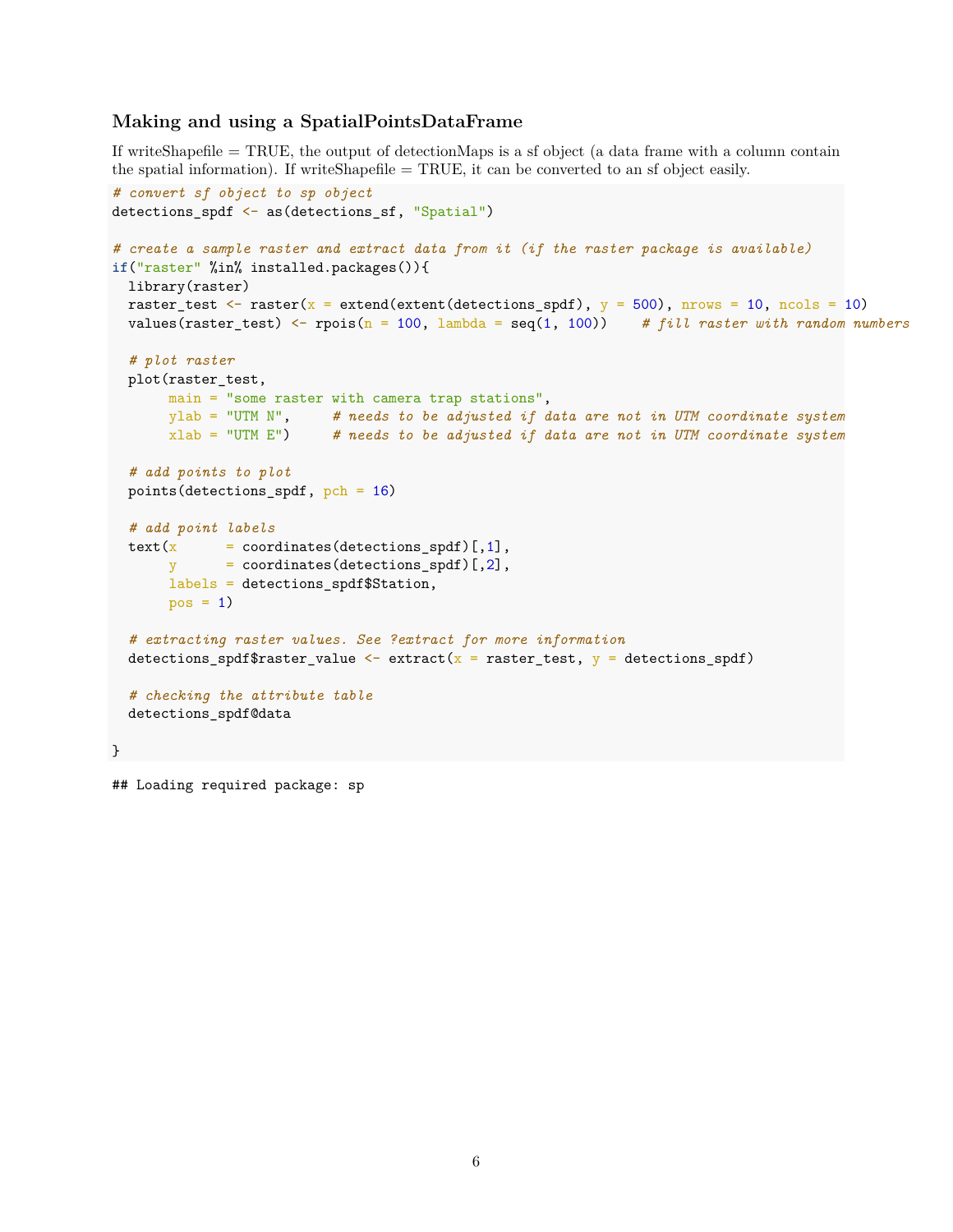

# **some raster with camera trap stations**

|  |                         |  |  |     | ## Station EGY MNE PBE TRA VTA n_species raster_value |
|--|-------------------------|--|--|-----|-------------------------------------------------------|
|  | ## 1 StationA 0 0 4 0 2 |  |  | - 2 | 90.                                                   |
|  | ## 2 StationB 0 2 8 0 2 |  |  | -3  | 35.                                                   |
|  | ## 3 StationC 6 0 6 8 1 |  |  |     | 11                                                    |

The same procedure also works with the camera trap station information table instead of the detectionMaps output.

The SpatialPointsDataFrame can easily be converted back to a sf object via

```
library(sf)
detections_sf <- as(detections_spdf, "sf")
```
# **Visualising species activity data**

Four different functions are provided to plot single-species and two-species activity patterns. Activity data are visualised using the time of day records were taken while ignoring the date. Record times are read from the record table created by recordTable. The criterion for temporal independence between records in the function recordTable, minDeltaTime, will affect the results of the activity plots. Imagine you make recordTable return all records by setting minDeltaTime = 0 and you then plot activity of some species that loves to perform in front of cameras (e.g. Great Argus pheasants in Borneo), resulting in hundreds of images. The representation of activity will be biased towards the times the species happened to perform in front of your cameras. Likewise, setting cameras to shoot sequences of several images per trigger event and then returning all images will cause biased representations. Therefore, it is wise to set minDeltaTime to some higher number, e.g. 60 (minutes).

If desired, all functions can save the plots as png files by setting argument writePNG = TRUE.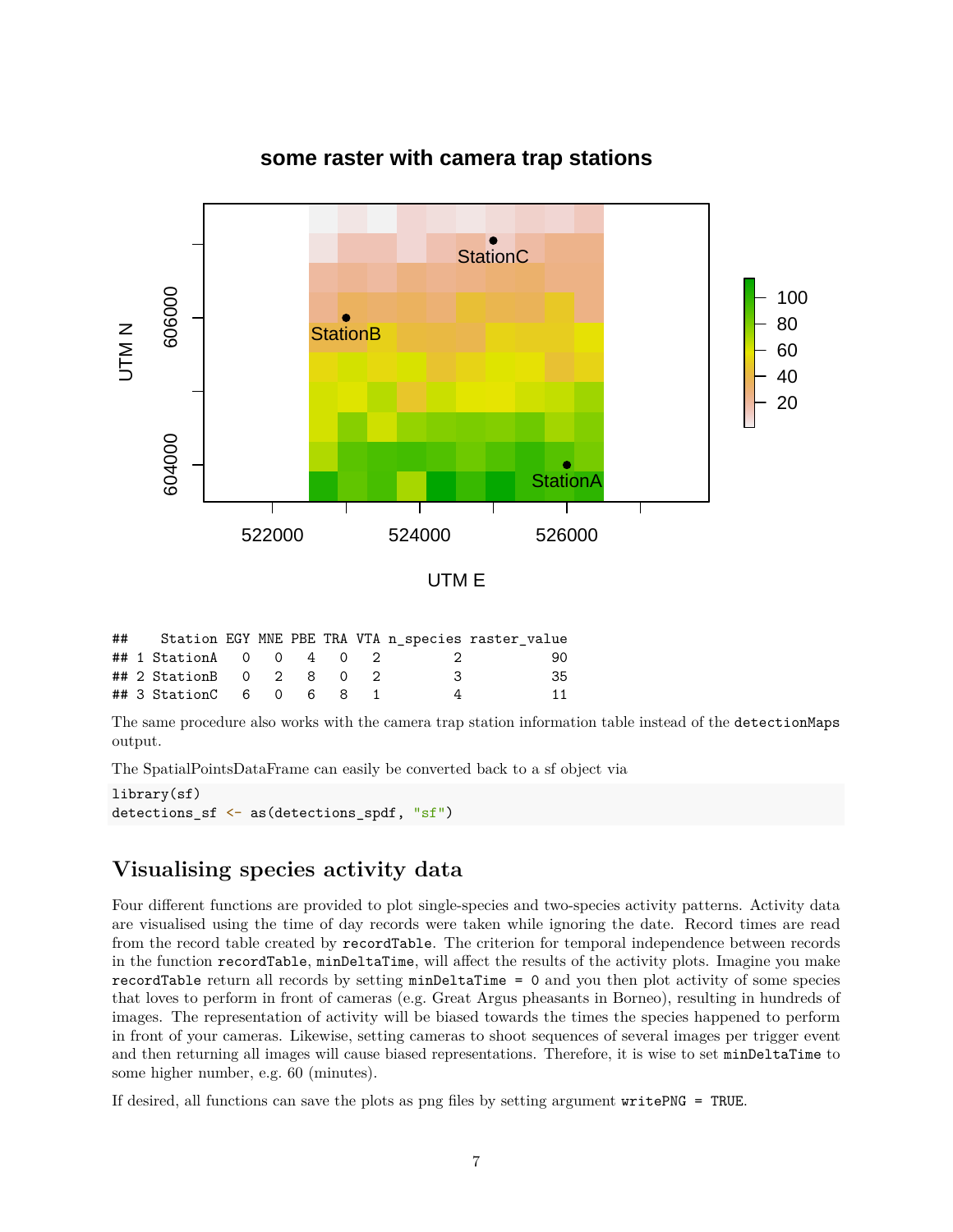#### **Single-species activity plots**

Single-species activity can be plotted in 3 different ways using 3 different functions:

- 1. activityDensity: kernel density estimation
- 2. activityHistogram: histogram of hourly activity
- 3. activityRadial: radial plot of hourly activity

In all three, users can either plot activity of one focal species (by setting argument allSpecies = FALSE) or of all recorded species at once (by setting argument allSpecies = TRUE). If desired, plots can be saved as png files in a user-defined location automatically (arguments writePNG and plotDirectory). Note that the examples are not particularly pretty because of the low number of records used in the sample data set.

```
# we first pick a species for our activity trials
species4activity <- "PBE" # = Prionailurus bengalensis, Leopard Cat
```
#### **Kernel density estimation**

activityDensity uses the function densityPlot from the overlap package.

| $activityDensity(recordTable = recordTableSample,$ |                           |
|----------------------------------------------------|---------------------------|
| species                                            | $=$ species $4$ activity) |

# **Activity of PBE**



#### **Histogram**

This function creates a histogram with hourly intervals, i.e. histogram cells are 1 hour wide.

activityHistogram (recordTable = recordTableSample, species = species4activity)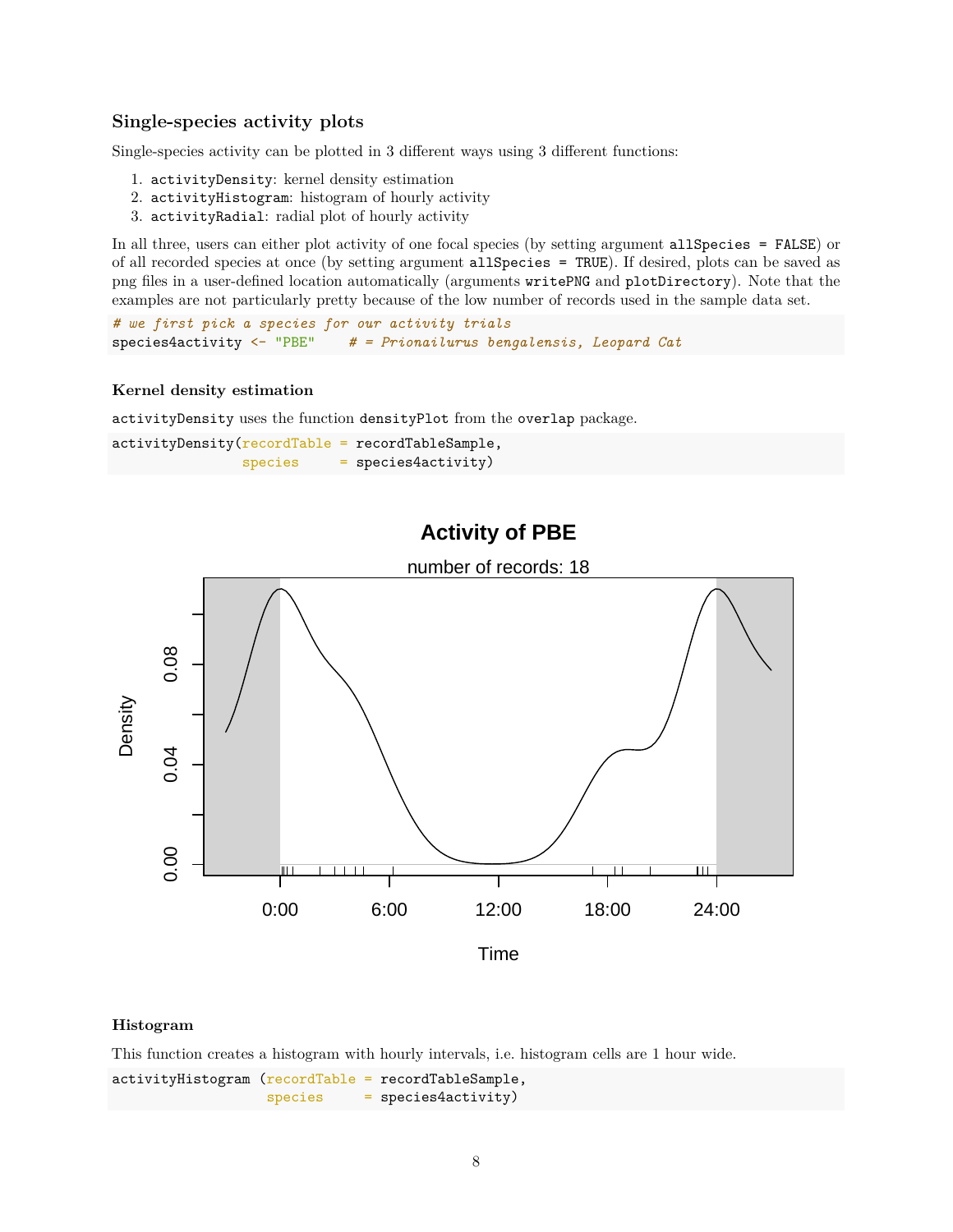![](_page_8_Figure_0.jpeg)

# **Radial plot**

This function uses functions from the plotrix package to create the clock face. Records are aggregated to the full hour (as in activityHistogram).

```
activityRadial(recordTable = recordTableSample,
            species = species4activity,
            lwd = 3 # adjust line with of the plot
)
```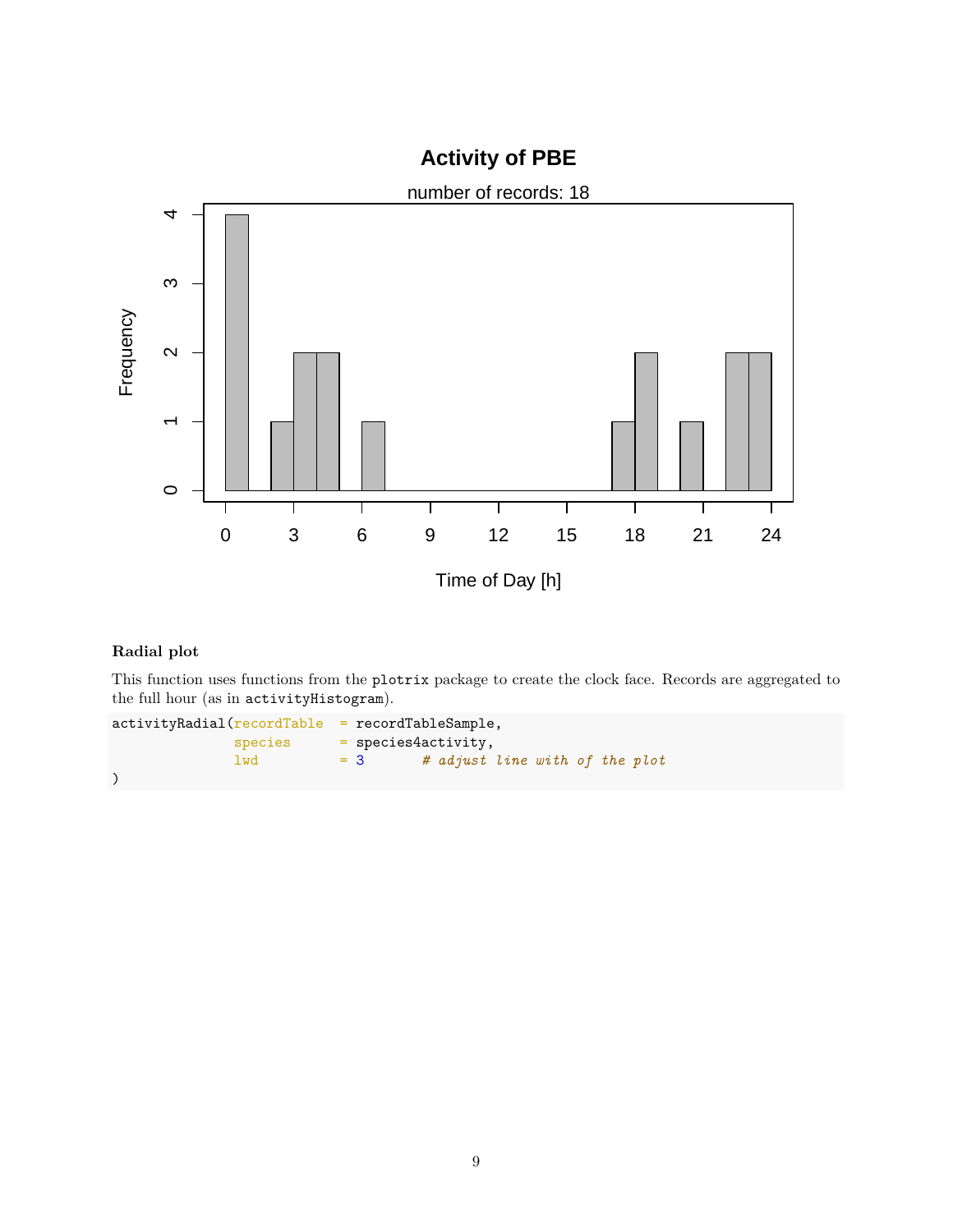![](_page_9_Figure_0.jpeg)

One can also make the function show a polygon instead of the radial lines. rp.type is an argument to radial.plot and defaults to "r" (radial). Setting it to "p" gives a polygon. poly.col is optional and defines the fill color of the polygon.

```
activityRadial(recordTable  = recordTablespecies = species4activity,
           allSpecies = FALSE,
           speciesCol = "Species",
           recordDateTimeCol = "DateTimeOriginal",
           plotR = TRUE,
           writePNG = FALSE,1wd = 3,
           rp.type = "p", # plot type = polygon
           poly.col = gray(0.5, alpha = 0.5) # optional. remove for no fill
)
```
10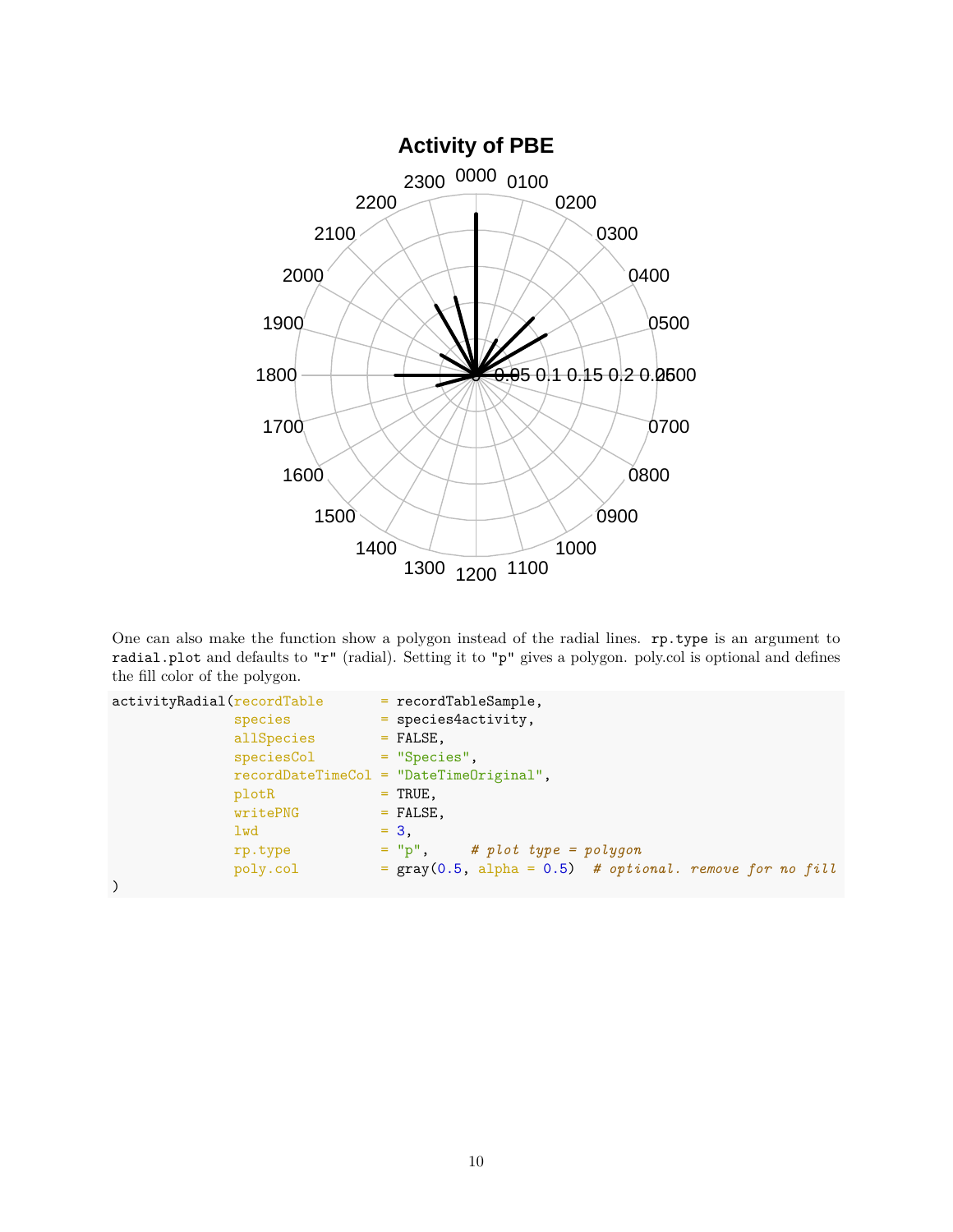![](_page_10_Figure_0.jpeg)

## **Two-species activity plots**

Two-species activity overlaps can be plotted in addition to single-species activity plots. It is the overlap between two single-species kernel density estimations. The functions overlapPlot and overlapEst from the overlap package are used for that purpose. The overlap coefficient shown in the plot is Dhat1 from overlapEst.

```
# define species of interest
speciesA_for_activity <- "VTA" # = Viverra tangalunga, Malay Civet
speciesB_for_activity <- "PBE" # = Prionailurus bengalensis, Leopard Cat
# create activity overlap plot
activityOverlap (recordTable = recordTableSample,
                speciesA = speciesA_for_activity,
                species = speciesB_for_activity,writePNG = FALSE,plotR = TRUE,
                add.rug = TRUE)
```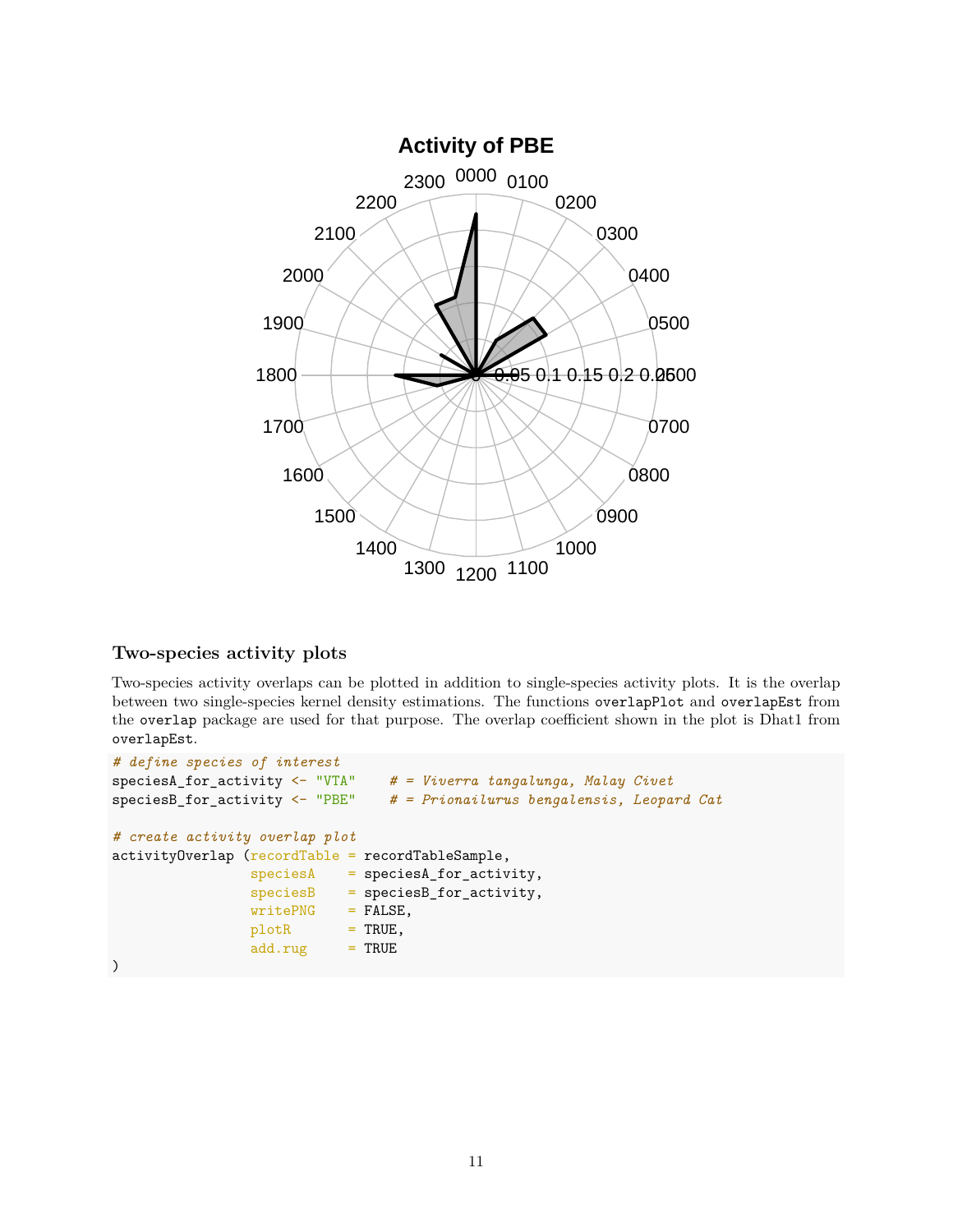![](_page_11_Figure_0.jpeg)

**Activity overlap: speciesA\_for\_activity and speciesB\_for\_activity**

This plot an be customised by passing additional arguments to overlapPlot:

```
activityOverlap (recordTable = recordTableSample,
               speciesA = speciesA_for_activity,
               species = speciesB\_for\_activity,writePNG = FALSE,plotR = TRUE,createDir = FALSE,
               pngMaxFix = 1000,linecol = c("black", "blue"),linewidth = c(5,3),linetype = c(1, 2),
               olapcol = "darkgrey",
               add.rug = TRUE,extend = "lightgrey",ylim = c(0, 0.25),main = paste("Activity overlap: ", speciesA_for_activity, "-", speciesB_for_act
)
```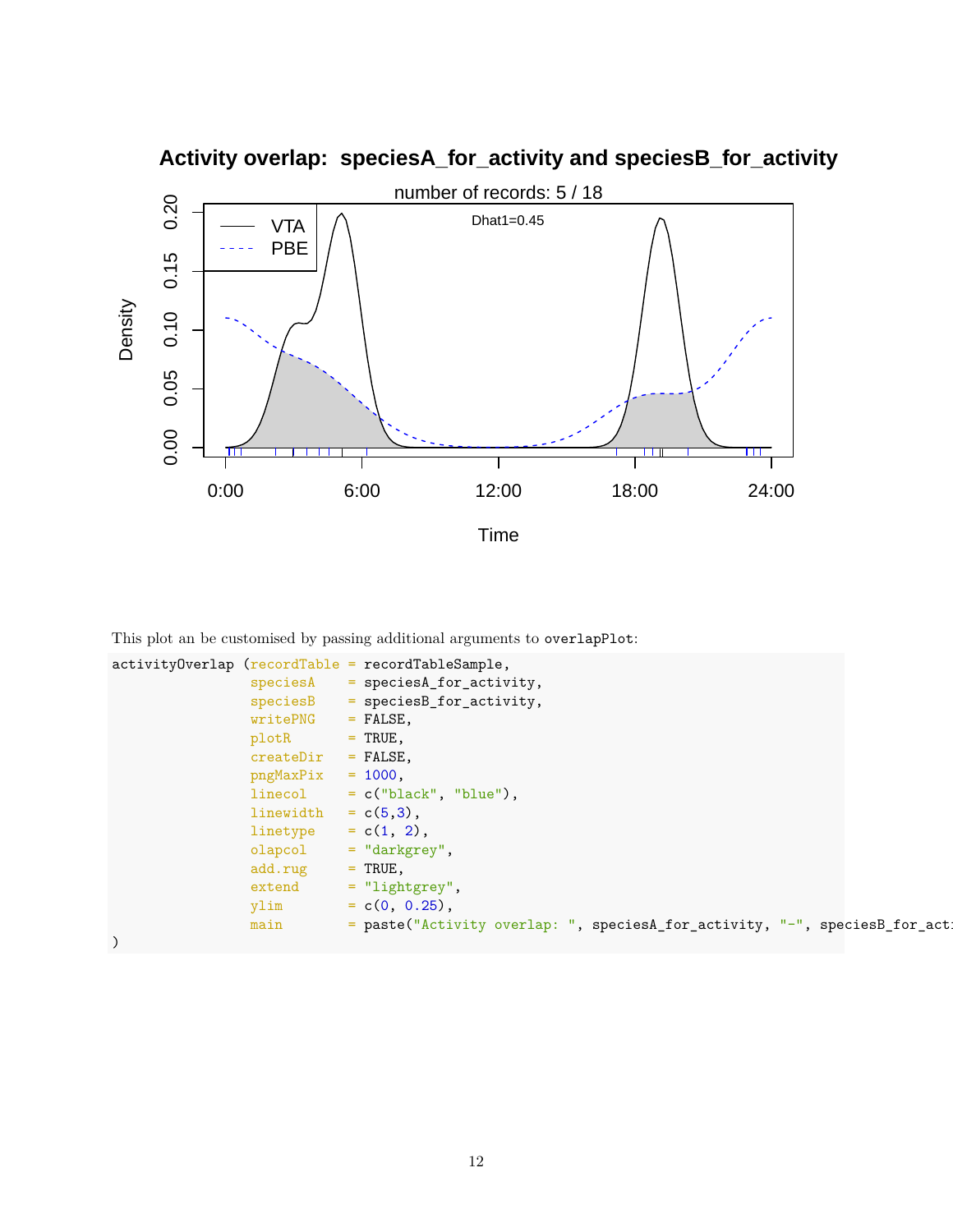![](_page_12_Figure_0.jpeg)

# **Survey summary report**

surveyReport conveniently creates a summary report containing:

- number of stations (total and operational)
- number of active trap days (total and by station)
- number of days with cameras set up (operational or not; total and by station)
- number of active trap days (taking into account multiple cameras accumulating effort independently at the same station)
- total trapping period
- camera trap and record date ranges
- number of species by station
- number of independent events by species
- number of stations at which species were recorded
- number of independent events by station and species

It requires a record table, the camera trap table, and (since version 2.1) a camera operation matrix.

The camera operation matrix is required to provide more precise and flexible calculation of the number of active trap days. So we first create the camera operation matrix, here taking into account periods in which the cameras malfunctioned (hasProblems = TRUE).

```
\texttt{camp\_problem} \leq \texttt{camenOperation}(\texttt{CTable} \leq \texttt{camtraps},stationCol = "Station",
                                       setupCol = "Setup_date",
                                       retrievalCol = "Retrieval_date",
                                       hasProblems = TRUE,
```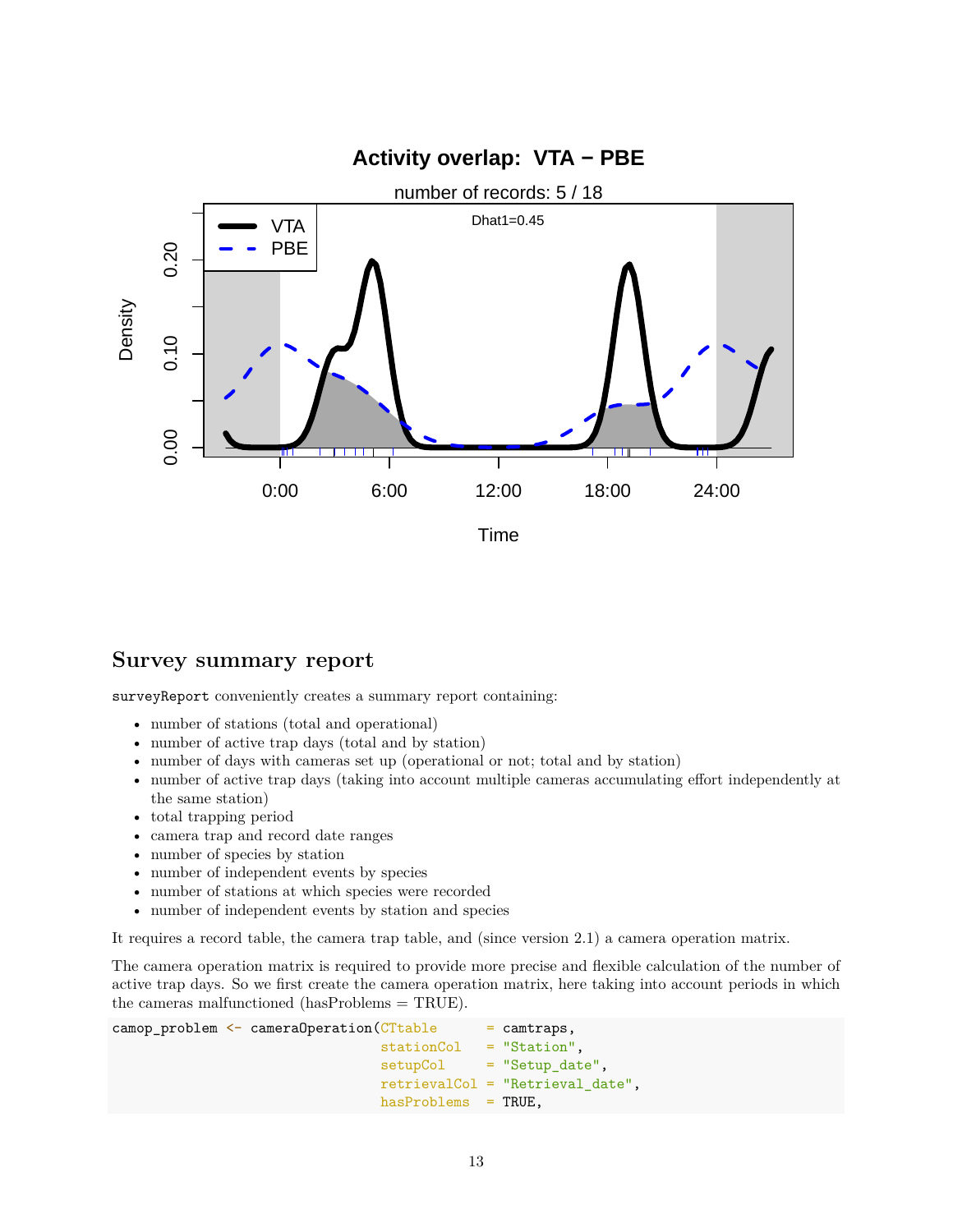|                                        | $dateFormat = "dmy")$                                                                                                                                                                                                                                                                                                                                                                                                                                                                                                                                                                                                                                  |  |  |  |  |  |  |  |  |  |  |
|----------------------------------------|--------------------------------------------------------------------------------------------------------------------------------------------------------------------------------------------------------------------------------------------------------------------------------------------------------------------------------------------------------------------------------------------------------------------------------------------------------------------------------------------------------------------------------------------------------------------------------------------------------------------------------------------------------|--|--|--|--|--|--|--|--|--|--|
|                                        | $\texttt{reportTest} \ \texttt{<=} \ \texttt{surveyReport} \ \texttt{(recordTable} \ \texttt{==} \ \texttt{recordTableSample},$<br>CTtable<br>$=$ camtraps,<br>camOp<br>$=$ camop_problem, # new argument since $v2.1$<br>$=$ "Species",<br>speciesCol<br>$=$ "Station",<br>stationCol<br>$=$ "Setup_date",<br>setupCol<br>retrievalCol<br>$=$ "Retrieval_date",<br>CTDateFormat = $\sqrt{\frac{d}{m}}/ \sqrt[m]{r}}$<br>$recordDateTimeCol = "DateTimeOriginal",$<br>recordDateTimeFormat = $\frac{9}{8}Y-\frac{9}{10}-\frac{7}{10}d\frac{9}{10}H:\frac{9}{10}N:\frac{9}{10}S''$ #,<br>$\#CTHasProblems = TRUE$ # deprecated in v2.1<br>$\mathcal{C}$ |  |  |  |  |  |  |  |  |  |  |
| ##                                     |                                                                                                                                                                                                                                                                                                                                                                                                                                                                                                                                                                                                                                                        |  |  |  |  |  |  |  |  |  |  |
| ##                                     | ## [1] "Total number of stations: 3"                                                                                                                                                                                                                                                                                                                                                                                                                                                                                                                                                                                                                   |  |  |  |  |  |  |  |  |  |  |
| ##                                     | ## [1] "Number of operational stations: 3"                                                                                                                                                                                                                                                                                                                                                                                                                                                                                                                                                                                                             |  |  |  |  |  |  |  |  |  |  |
| ##                                     | ## [1] "Trap nights (number of active 24 hour cycles completed by independent cameras): 122.5"                                                                                                                                                                                                                                                                                                                                                                                                                                                                                                                                                         |  |  |  |  |  |  |  |  |  |  |
| ##                                     | ## [1] "n nights with cameras set up and active (trap nights - LECAGY CALCULATION - WHOLE DAYS): 123"                                                                                                                                                                                                                                                                                                                                                                                                                                                                                                                                                  |  |  |  |  |  |  |  |  |  |  |
| ##                                     | ## [1] "n nights with cameras set up (LECAGY CALCULATION - WHOLE DAYS): 128"                                                                                                                                                                                                                                                                                                                                                                                                                                                                                                                                                                           |  |  |  |  |  |  |  |  |  |  |
| ##                                     | ## [1] "Calendar days with cameras set up (operational or not): 131"                                                                                                                                                                                                                                                                                                                                                                                                                                                                                                                                                                                   |  |  |  |  |  |  |  |  |  |  |
| ##                                     | ## [1] "Calendar days with cameras set up and active: 125"                                                                                                                                                                                                                                                                                                                                                                                                                                                                                                                                                                                             |  |  |  |  |  |  |  |  |  |  |
| ##                                     | ## [1] "Calendar days with cameras set up but inactive:<br>6"<br>## -----                                                                                                                                                                                                                                                                                                                                                                                                                                                                                                                                                                              |  |  |  |  |  |  |  |  |  |  |
|                                        | ## [1] "total trapping period: 2009-04-02 - 2009-05-17"                                                                                                                                                                                                                                                                                                                                                                                                                                                                                                                                                                                                |  |  |  |  |  |  |  |  |  |  |
|                                        | Some basic information is shown in the console. The function output is a list with 5 elements.<br>str(reportTest)                                                                                                                                                                                                                                                                                                                                                                                                                                                                                                                                      |  |  |  |  |  |  |  |  |  |  |
| ##<br>##<br>##<br>##<br>##<br>##<br>## | ## List of 5<br>\$ survey_dates<br>:'data.frame': 3 obs. of 12 variables:<br>\$ Station<br>: chr [1:3] "StationA" "StationB" "StationC"<br>\$ setup<br>: Date[1:3], format: "2009-04-02" "2009-04-03"<br>\$ retrieval<br>: Date[1:3], format: "2009-05-14" "2009-05-16"<br>: Date[1:3], format: "2009-04-10" "2009-04-05"<br>\$ image_first<br>: Date[1:3], format: "2009-05-07" "2009-05-14"<br>\$ image_last<br>$.$ $\text{\$}$ n_cameras<br>: int $[1:3]$ 1 1 1                                                                                                                                                                                     |  |  |  |  |  |  |  |  |  |  |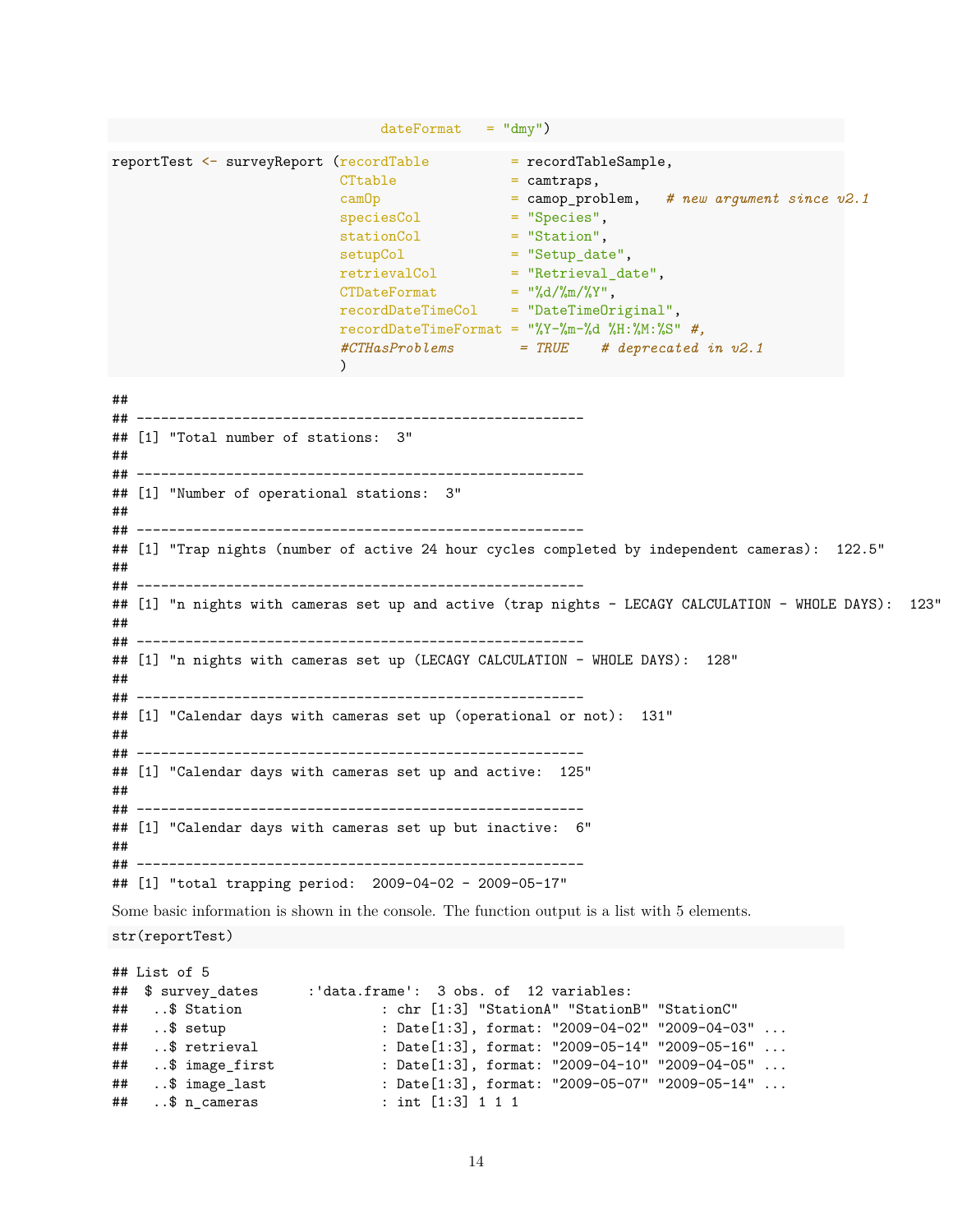```
\# ..$ n calendar days total : num [1:3] 43 44 44
## ..$ n_calendar_days_active : num [1:3] 43 44 38
\# ..$ n calendar days inactive: num [1:3] 0 0 6
## ..$ n_trap_nights_active : num [1:3] 42 43 37.5
## ..$ n_nights_active_legacy : num [1:3] 42 43 38
\# ..$ n nights total legacy : int [1:3] 42 43 43
## $ species by station: 'data.frame': 3 obs. of 2 variables:
## ..$ Station : chr [1:3] "StationA" "StationB" "StationC"
## ..$ n_species: int [1:3] 2 3 4
## $ events_by_species :'data.frame': 5 obs. of 3 variables:
## ..$ species : chr [1:5] "EGY" "MNE" "PBE" "TRA" ...
## ..$ n_events : chr [1:5] "6" "2" "18" "8" ...
## ..$ n_stations: chr [1:5] "1" "1" "3" "1" ...
## $ events_by_station :'data.frame': 9 obs. of 3 variables:
## ..$ Station : chr [1:9] "StationA" "StationA" "StationB" "StationB" ...
## ..$ Species : chr [1:9] "PBE" "VTA" "MNE" "PBE" ...
## ..$ n_events: int [1:9] 4 2 2 8 2 6 6 8 1
## $ events by station2:'data.frame': 15 obs. of 3 variables:
## ..$ Station : Factor w/ 3 levels "StationA","StationB",..: 1 1 1 1 1 2 2 2 2 2 ...
## ..$ Species : Factor w/ 5 levels "EGY", "MNE", "PBE",..: 1 2 3 4 5 1 2 3 4 5 ...
## ..$ n_events: num [1:15] 0 0 4 0 2 0 2 8 0 2 ...
```
The list elements can be accessed individually like this: reportTest[[1]] or like this: reportTest\$survey\_dates.

Some of the arguments need further explanations. If there was more than one camera per station cameraCol specifies the columns containing camera IDs . Not setting it will cause camtrapR to assume there was 1 camera per station, biasing the trap day calculation. sinkpath can optionally be a directory in which the function will save the output as a txt file.

*# here's the output of surveyReport*

reportTest[[1]] *# camera trap operation times and image date ranges*

```
## Station setup retrieval image_first image_last n_cameras
## 1 StationA 2009-04-02 2009-05-14 2009-04-10 2009-05-07 1
## 2 StationB 2009-04-03 2009-05-16 2009-04-05 2009-05-14 1
## 3 StationC 2009-04-04 2009-05-17 2009-04-06 2009-05-12 1
## n_calendar_days_total n_calendar_days_active n_calendar_days_inactive
## 1 43 43 0
## 2 0 44 44 44 0 0
## 3 44 38 6
## n_trap_nights_active n_nights_active_legacy n_nights_total_legacy
## 1 42.0 42 42 42
## 2 43.0 43 43
## 3 37.5 38 43
reportTest[[2]] # number of species by station
## Station n_species
## 1 StationA 2
## 2 StationB 3
## 3 StationC 4
reportTest[[3]] # number of events and number of stations by species
## species n_events n_stations
## 1 EGY 6 1
```